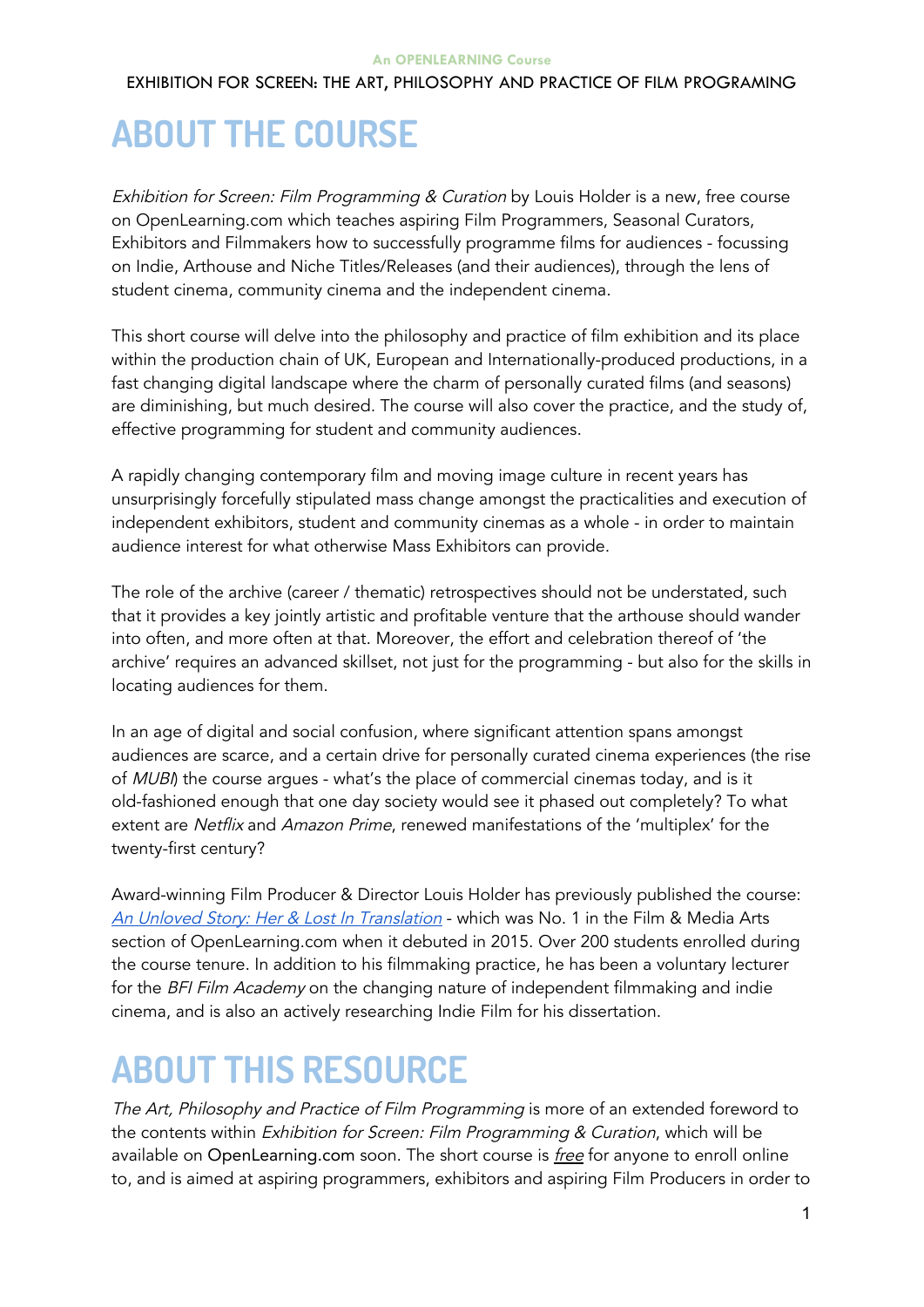understand more about the national and global Digital Cinema Landscape today, as well as film and programming in a holistic manner - as a means of entertainment, and the ability to democratise it affordably and effectively for as wide of a community as possible.

A Quick Guide to Programming is available in a separate guide, similar to this one.

# **WHAT IS A FILM PROGRAMMER?**

Simply put, a film programmer is responsible for choosing which films play, and how often they are shown, in their cinemas. They play a key (curatorial) part in the exhibition phase of cinema and is often a highly desired role amongst student cinemas, community cinemas and cinemas in general. Often, the larger the cinema (more screens, therefore more sites to screen films); the more programmers that are required in order to facilitate it.

There are many factors which inform the 'decision-making' process required as a Film Programmer, including:

- What films are on offer from distributors and at what terms (i.e license fees, formats available to screen from, release dates etc).
- The running times of films
- How films are performing at a cinema location
- The particular tastes of audiences at a specific location.

Most film programmers will tell you that the best of their job is watching hundreds of movies every year to decide which ones will screen in their cinema, based on which they will think will most appeal to their cinema audiences.

The UK film programmer regards the cinema week as Thursday to Wednesday. New films open on a Friday and generally, their first weekend box office is extremely important as it will dictate the film's sessions for the following week. Usually, in a cut-throat and competitive business such as cinema exhibition, if a film can't find a sizeable audience on its opening weekend, its sessions are cut dramatically - usually a good programmer will understand how widely appealing a film might be at the planned time of programming (based on further factors we cover later on in this guide including Genre, Storyline and Celebrity Appeal and Social/Political Factors), and will therefore pre-plan accordingly.

When programming, a good programmer should consider their own title(s) they're currently planning, in relation to other titles which will be shown at the same time in the year. Are there any films which are similar? Will there be enough (or too little/much) choice at a specific site (cinema)?

Different Cinema Types will understand the role of Programming in a different capacity. Student, Community Cinemas and to some extent Independent & Arthouse Cinemas [dependent on their business structures respectively] will have a large degree of autonomy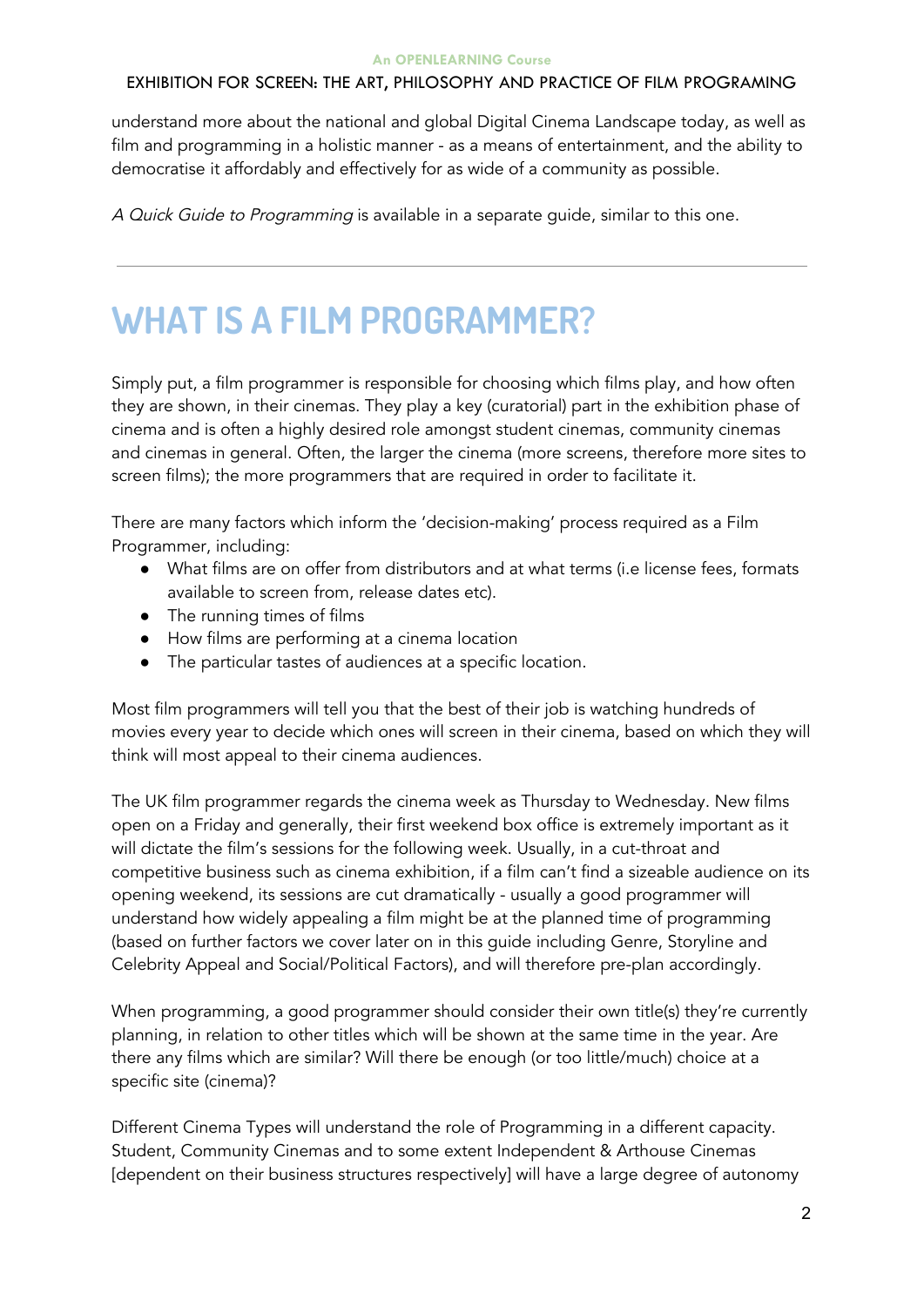## EXHIBITION FOR SCREEN: THE ART, PHILOSOPHY AND PRACTICE OF FILM PROGRAMING

and overall creative control in terms of their programming, because it is so niche - and the remit of the premises themselves are in the fact that they are supposed to provide a more genuine and personalised film experience. Because of how different the process of acquiring films is, for these types of cinemas compared with Multiplexes - there is the assumption that programmers will only programme the film once.

Programmers for a Multiplex (such as Cineworld, Odeon or VUE) will either work from their central offices or in a regional hub site, because of the vast number of sites (cinemas) owned by a particular chain. The operation to manage the programming at all these sites would be far too complex and inefficient to run in terms of time management, so cinema chains centralise this operation by having a number of programmers that would programme regionally. Cinema Managers (and a combination of other administrative staff and box office figures collected) from these sites would be used to inform the central programming team who would then remotely programme these films.

As a Multiplex or Independent Cinema, The technology used to programme these films is highly advanced, as it is specialised and expensive.

# **HOW DO I BECOME A FILM PROGRAMMER?**

Understandably, the role of Film Programming can be perplexing for anyone - whether that be on the nature of understanding it as a role, within a broader sense of cinema exhibition or the pathway(s) required to be a film programmer.

In a broad sense, becoming a film programmer is largely a self-motivated role - driven by an enthusiasm for film, an understanding of different types of films and audiences, understanding the interplay of marketing and 'hype' amongst general & niche demographics. People who are currently Film Programmers will have, for the most part, actively sought out work in that particular sector as opposed to being introduced to it through General, Higher or Further Education - this is because of how closed off and 'private' the area of programming and exhibition is in cinema. In other words, you wouldn't get taught about film programming on the average Film course.

## **FORMAL EDUCATION & COURSES**

There are a number of reputable courses on Film Programming, Exhibition and Curation (or a combination of these) across the UK - if you are considering pursuing a course in this area, you must really ask yourself if you want a career in this area, because of how many hours you'll be putting into academic and industry practice.

It is not uncommon for graduates of BA Film Courses, or Film Studies courses to go onto MA Film courses that offer the aforementioned as pathways - or indeed they might choose solely MA Programming, Exhibition and Curation focussed ones. Here are the most popular courses [as of September 2018]: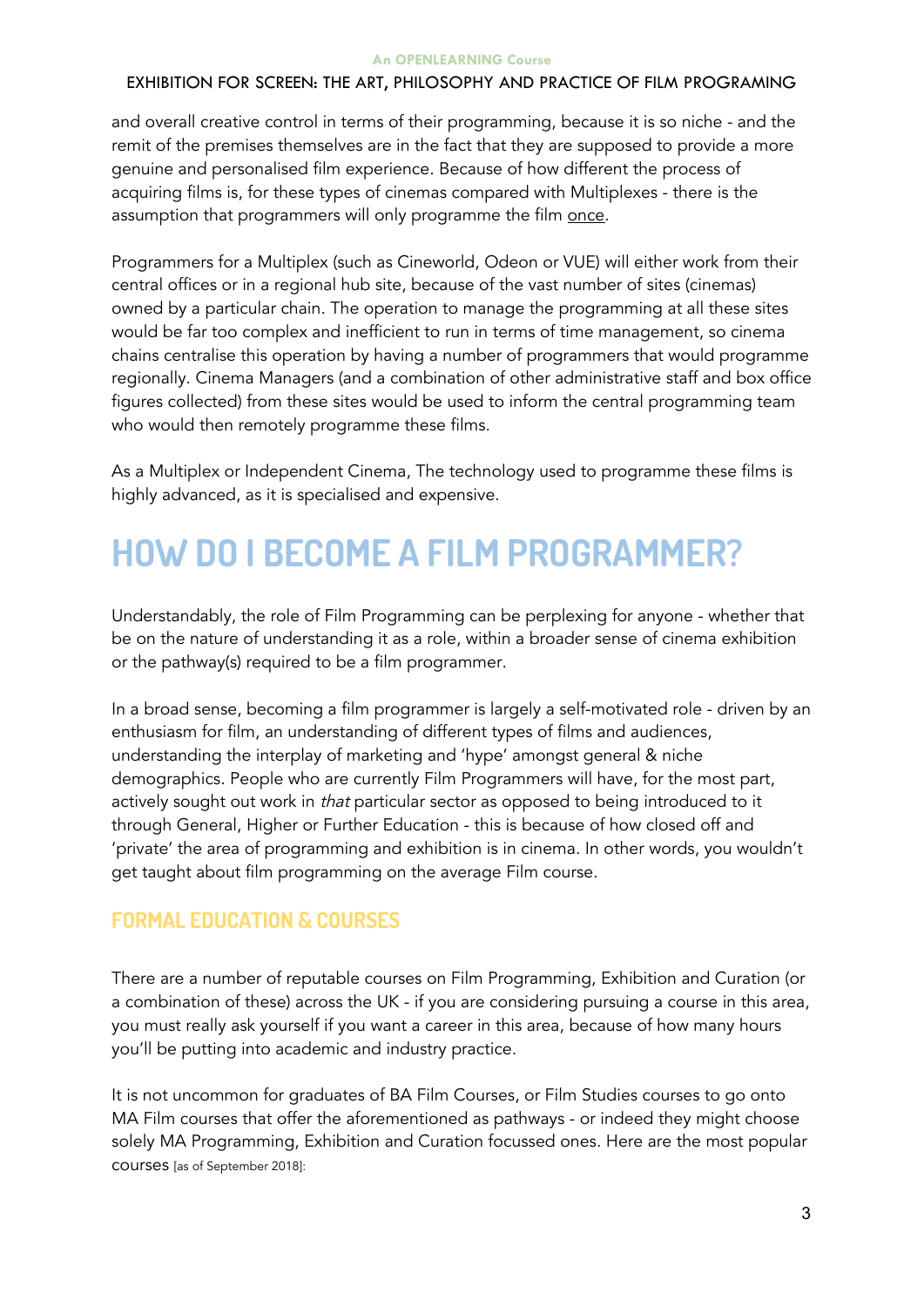## EXHIBITION FOR SCREEN: THE ART, PHILOSOPHY AND PRACTICE OF FILM PROGRAMING

- Film Studies, [Programming](https://nfts.co.uk/film-studies-programming-and-curation) and Curation (MA), National Film and Television School
- Film [Programming](http://www.bbk.ac.uk/study/2018/postgraduate/programmes/TMAFMCUP_C/) and Curation (MA), Birkbeck University of London
- Film Distribution and Marketing (MA), [Birmingham](https://www.bcu.ac.uk/courses/film-distribution-and-marketing-ma-2018-19) City University
- Film, Exhibition & Curation (MA), The University of [Edinburgh](https://www.ed.ac.uk/studying/postgraduate/degrees/index.php?r=site/view&id=658)
- Film Curation MSc, [University](https://www.gla.ac.uk/postgraduate/taught/filmcuration/) of Glasgow

## **OTHER WAYS**

Most people who work in programming have not studied as part of a formal course but have instead come from one of a variety of different areas - film criticism, box office staff, projection, film research or through knowing somebody who knows somebody. Film Programmer isn't all that confusing as it's made out to be, however there is lots of learn in order to make the most out of programming for your cinema!

Deptford Cinema are *always* looking for Programmers, as long you're happy, helpful and enthusiastic enough! Get in touch with their **[Facebook](https://www.facebook.com/DeptfordCinema/) Page** - or just turn up to a public forum meeting every Sunday at 11am in the cinema itself.

Other Community Cinemas may be open to programming suggestions (particular student and local cinemas), and if you look at their websites - they may be looking for new faces or people to programme films. Often these are voluntary roles, and may be flexible with other roles within the operations of the cinema specifically. [Here's](https://cinemaforall.org.uk/map/) a map of some of the other Community Cinemas - which are members of Cinema For All, though there are others!

If you are part of <sup>a</sup> Student or Community Cinema, you can request <sup>a</sup> copy of the current version of National Film Societies - Contact List from me [persona](mailto:louishb@gmail.com)lly, which has an up-to-date table of currently active community cinemas - and will be updated every year in July/September.

Although some Student/Community Cinemas may not be open to programming suggestions (because they're a full committee or need you be affiliated with them i.e a student), most places (assuming they have lovely people at the helm) will be open to suggestions - which counts as programming experience for certain (and something to add on your portfolio) even if it's not something substantial.

These two groups are great for getting involved with programming discussion at a student/community/local film programming level:

UK Film Societies and [Community](https://www.facebook.com/groups/ukfilmsocs/) Cinemas [University](https://www.facebook.com/groups/1673170733010200/) Film Society Network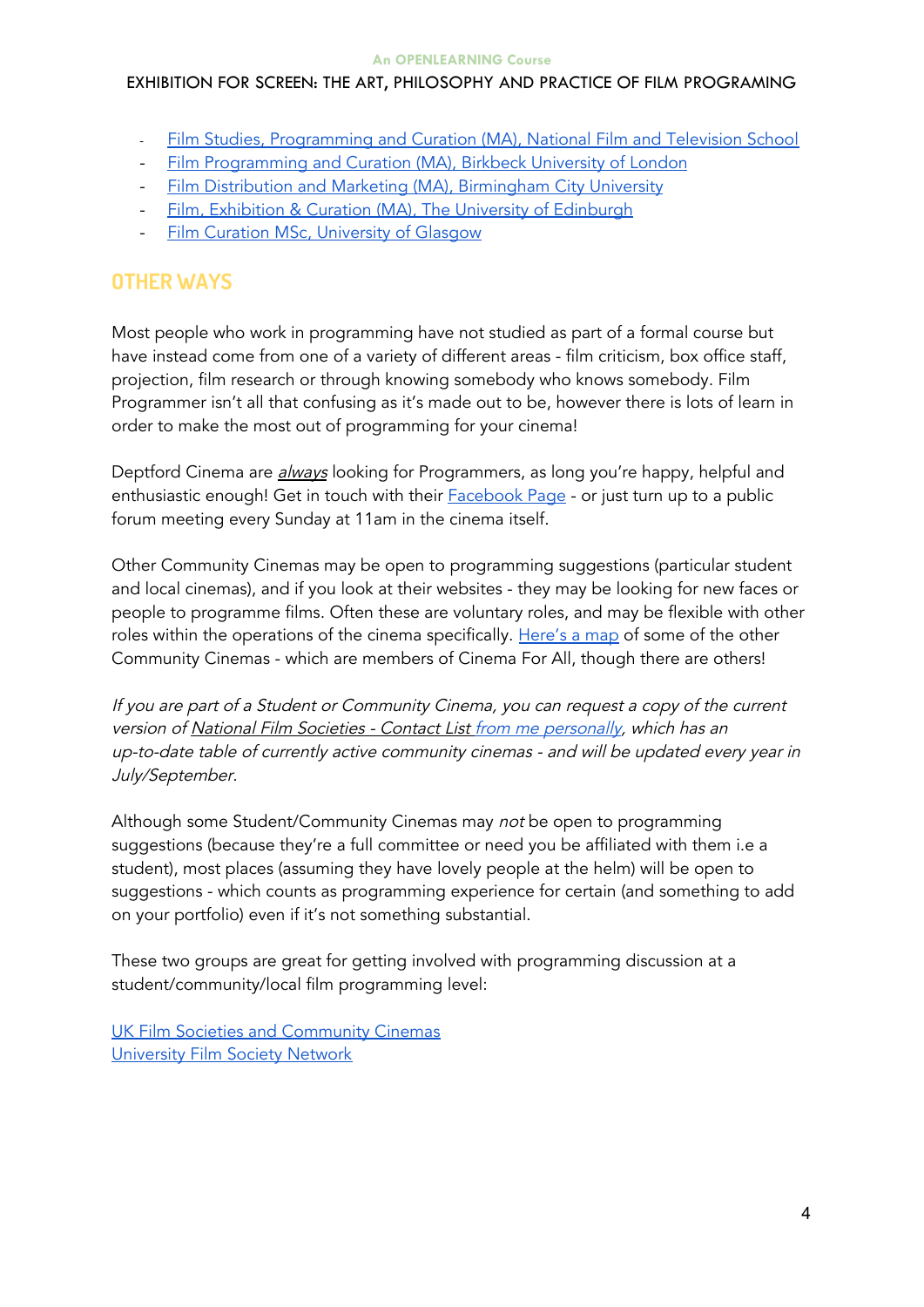### **An OPENLEARNING Course** EXHIBITION FOR SCREEN: THE ART, PHILOSOPHY AND PRACTICE OF FILM PROGRAMING

# **THE DAY-TO-DAY TASKS OF A FILM PROGRAMMER**

Monday is programming day, when film programmers consider weekend figures and arrange their schedule based on what is working best for their locations.

The film programmer has one of the most important roles in exhibition, as the activities of nearly all exhibition staff are influenced by the weekly program.

Best not to phone a film programmer or sales agent from a distribution company on a Monday unless your question is very important as their focus is the following week's program. Most Distributors who are based in London will not answer your emails/calls unless you're the most senior person at a reputable cinema (and emailing/contacting from the address/telephone line associated with it).

Occasionally, Distributors sometimes lobby the film programmers not to reduce the number of sessions on a particular film, or the film programmer may be seeking to reduce sessions for a film which has performed extremely poorly.

The film programmer may move some films into smaller cinemas to accommodate new Openers (the latest releases, Hollywood/Blockbuster films for instance). All cinemas usually do their programming using a grid system (nowadays on a digital spreadsheet) so they can keep track of all their cinemas/screens. Some cinemas may use a matrix template, and program by hand or have a dedicated TMS (Theatre Management System) to help manage the entire cinema workflow.

In addition to telling distributors what changes they intent to make to the previous week's sessions of their films, the film programmer has to provide various different departments within their own organisation with the final program for the coming week so they can do their own jobs. The technical staff, who manage the actual screenings, need to know what to screen when, ensure they have the appropriate KDMs (digital keys) lined up and the film programmer also lets them know what trailers should be playing with which films.

In the UK, trailers are automatically ingested via Satellite/Internet and monitored by a Digital Cinema Advertising Company - for example, DCM (for Cineworld, Odeon or VUE) or Pearl & Dean (for Arthouse, Independent & some non-theatrical venues). This will come as an 'Ad Pack' which may either be sent daily/weekly and may or may not be tailored to the film/genre of films.

These adverts are all given an age classification rating by BBFC (British Board of Film Classification) - for example, U, PG, 12A, 15 or 18 for whatever their team of examiners deem is an appropriate age by which audiences are able to see the film. What is important to note is BBFC is responsible for reflecting the ever changing attitudes and issues in today's society, rather than imposing what one might define as their own views. The BBFC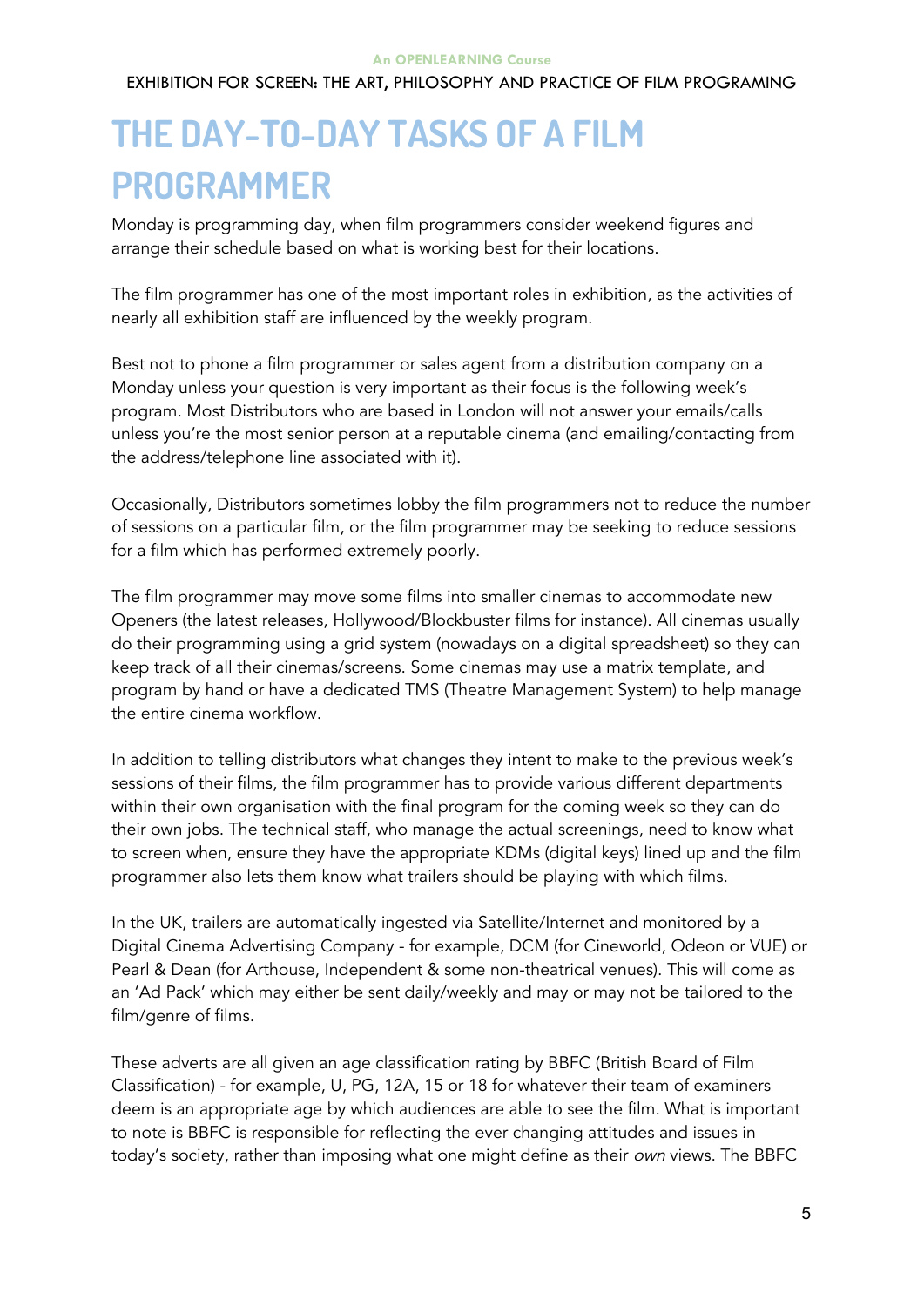are very insistent on this. If someone has an issue with an age rating, they can make a complaint to BBFC.

One an advert is rated and approved by BBFC, in coordination with one of the Advertising Agencies, the advert will be sent as a DCP within an 'Ad Pack' of DCPs. In a cinema server playlist; the 'Ad Pack' will contain DCPs for each of the adverts (whether that be commercials or trailers) and they'll be listed as such with the DC-standard naming [convention](http://isdcf.com/DC_Naming_Convention_V3.pdf). In terms of all DCP assets, The naming convention for DCPs are very [complicated,](http://isdcf.com/DC_Naming_Convention_V3.pdf) although as a Independent / Volunteer Programmer you are not expected to know this - when working in Multiplexes; you might need to know this.

All staff working in a particular site, need to know the final programme.

The advertising department needs to have the final program so they can ensure the correct information appears in directory and display ads and the website managers need the program for the same reason.

The front-of-house staff need the coming week's program too - so the ticket sellers can ensure they are selling tickets for the correct films at the designated times (although the TMS automates this process entirely), and the ushers can be certain that the right film is playing at any given time. They may need to alter the marquee outside the cinema to take off any reference to films that are finishing and add any new openers. Likewise, display staff need the program so they can plan new displays or make arrangements to take down displays for films that are no longer playing.

Marketing staff need the weekly program so they know what messages to send to their loyalty program customers or include in their weekly newsletters or social media posts.

In some single screen or double-screen cinemas, the film programmer (as mentioned before) may need to multi-task and fulfill other roles, such as managing the cinema, booking and designing advertising, running the technical side of screenings, changing the marquee (or overall foyer configuration) or managing displays.

Over the past several years, cinemas have been converting to digital and 3D as the old 35mm prints are phased out. This has involved enormous investment and effort by exhibitors so that patrons can enjoy the best possible in-cinema experience. Film Programmers have been very involved in that process as they need to fully understand the capabilities of their location or circuit so they can program optimally.

Many film programmers look beyond films to round out their programs and offer diversity to their patrons by screening broadcasts of live concerts or theatre (i.e NT Live), or screening Alternative Content - otherwise known as Event Cinema - this includes opera, ballet and sporting events and E-Sports (such as Gaming on the big screen) which are beamed in (live) from overseas via Satellite even.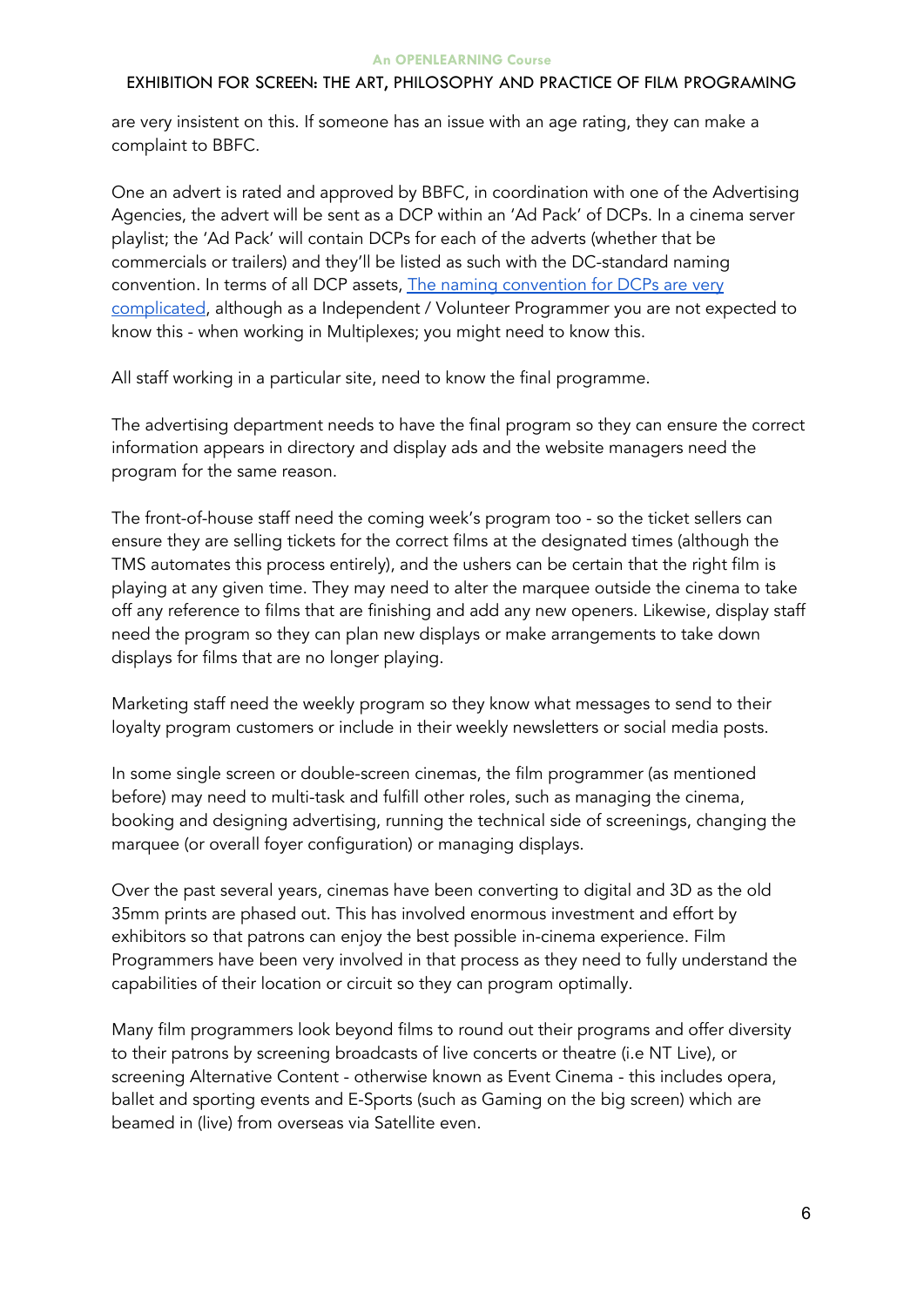Film Programmers should maintain a key eye at knowing what's happening in their 'circuit' and working out what's screening at competitor sites (other cinemas in the area). A bustling area such as London's West End is rife with competition from the likes of the Multiplexes on almost every corner of Leicester Square, to the the cinemas located near Shaftesbury Avenue and Haymarket. Knowing how to diversify programming as much as possible, so as not to alienate audiences, but to invite them in - is the key to garnering as big of an audience as possible.

# **CURATING YOUR CINEMA IN RELATION TO YOUR LOCATION**

Film Programmers should maintain a key eye at knowing what's happening in their 'circuit' and working out what's screening at competitor sites (other cinemas in the area). A bustling area such as London's West End is rife with competition from the likes of the Multiplexes on almost every corner of Leicester Square, to the the cinemas located near Shaftesbury Avenue and Haymarket. Knowing how to diversify programming as much as possible, so as not to alienate audiences, but to invite them in - is the key to garnering as big of an audience as possible.

## **CONSIDERATIONS TO MAKE: GO WITH YOUR GUT FEELING**

Consider offering an alternative to the programming of other cinemas locally (as mentioned above). Although analysing a location, and the (potential) audiences who are situated there can be effective, in gathering useful data and statistics which can feed into marketing and providing backup for box office analytics, more often than not it is confusing.

Reasons for why it's confusing can vary, data is useful to your administrative team - but is it really going to make much of a difference in how much better you can understand your cinema?

If you're an Independent / Arthouse / Student or Community Cinema - use your status to be bold in your programming choices. Go with your gut feeling and be original - audiences who attend these types of cinemas, particularly the more grass-roots structures often entailed in volunteer-led cinema types, usually attend because of the personalised programming and the feeling they get when they attend.

Audiences attend volunteer-led cinema types because they love the feeling they get when they attend - this cannot be stressed enough. Sometimes because of the vulnerability in the business structure of a volunteer-led cinema or because there's only a single screen (and perhaps a small one at that), this causes the cinema organisers to programme 'too safely' and show a commercial film or 'safe choice' in regards to genre, stars, length and age rating - just to name a few factors. Don't play it safe, unless you're in a financially difficult situation. Even then, commercial films are usually expensive to book unless booking through agencies like Cinema For All.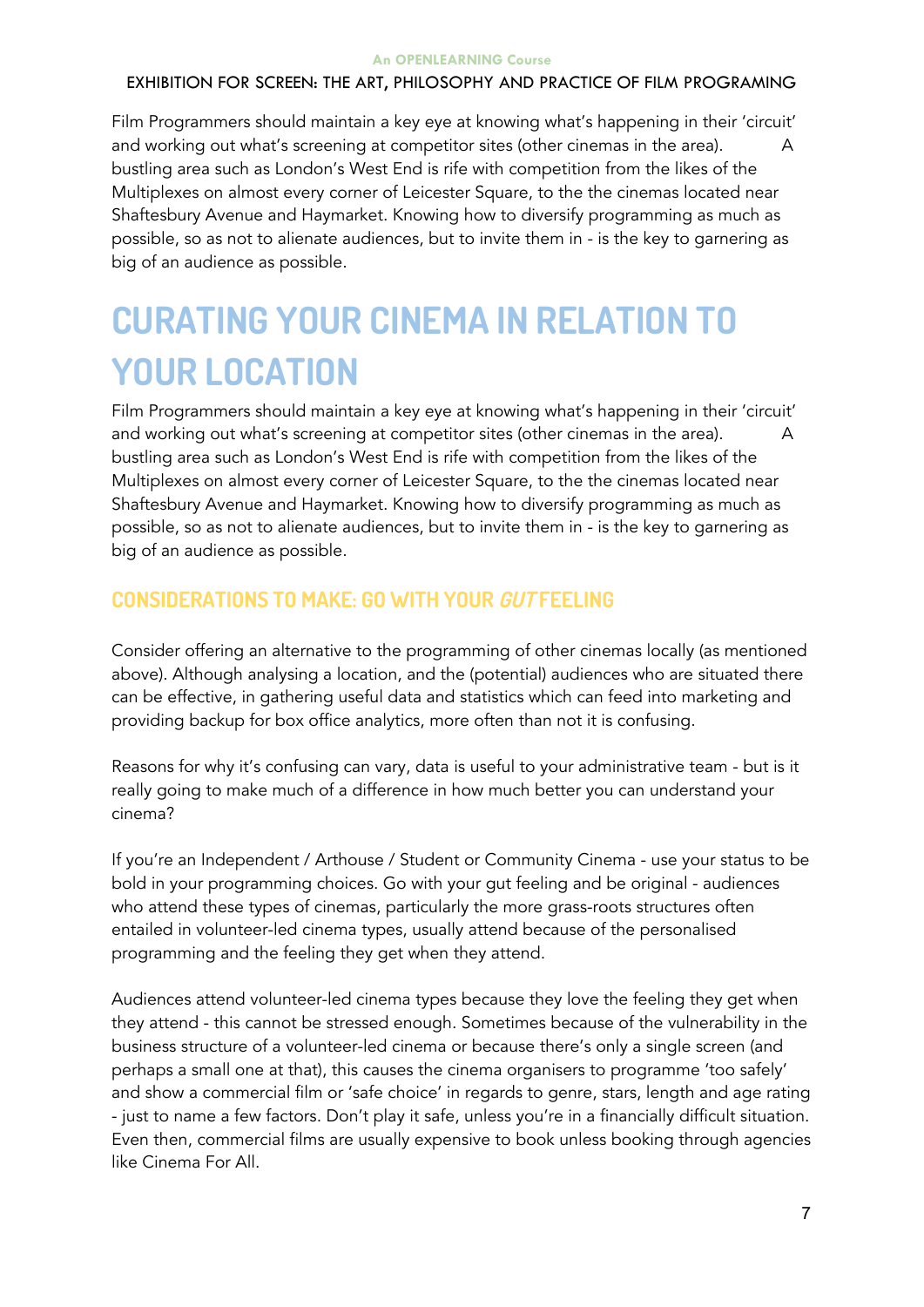## **MAKING THE MOST OUT OF YOUR SINGLE SCREEN**

Most Student & Community Cinemas, and a lot of independent cinemas across the country whose respective histories may stretch as far back as the early cinemas of the 1900s (Regent Street Cinema) or the art-deco proscenium-seating styles of the 1920s (Hammersmith Apollo), will operate using only a single screen. Other auditoriums may have been converted in latter years to include a second screen, either by splitting the size of the main auditorium in two or building an annexe that connects to the main building.

Grade Listed Venues, of which there are many, have numerous restrictions beset amongst them by the council(s) they reside in in order to protect the building's historic, artistic and architectural integrity. The Rio Cinema, in London's East End, recently opened a second screen from a unused basement space in December 2017 - this counts as an annex, for the Rio is a Grade II listed independent cinema from the art-deco period. This additional screen allows the programming team at The Rio to show more films, perhaps doubling up on their already eclectic and arthouse choices and loyal audience - or perhaps allowing a more universal crowd-pleaser to run alongside an arthouse film, thereby providing the audience with choice.

## **THE SECOND SCREEN**

Better so, two-screen cinemas should programme films at the same or similar start time - so prospective customers (then turned audiences) can actively make a consideration between two choices. When you've got a third screen (or more) you can start adding even more films and programming at alternate times, however for the purposes of grounding this discussion in the realm of student and community cinema we'll focus on one and two-screen cinemas for the majority of you, this will be the case. Three or more screens is actively considered; a multiplex.

# **CURATING A SEASON**

All that time and money spent on watching films at the BFI, at your local Curzon, on MUBI, or better - your community cinema is about to pay off. All the time you've read about films, talked about films amongst your friends and colleagues and writing the off-kilter blog post once in a while is about to pay off too.

At its very essence, curating a Season (or even just a Screening) is all about moulding your favourite and most memorable filmic experiences into a sequence of screenings - a season, and presenting it to an audience. A season is a might have a (set of) strong or loose theme(s) as its primary thread - and like any thread, it is carefully woven. For instance, it may be a season celebrating some of the more obscure Cult Horrors from Japan in the 1980s, or a season on films made by non-binary directors.

Alternatively; you might want to make a Retrospective Season. In general terms, a retrospective is 'an exhibition or compilation showing the development of an artist's work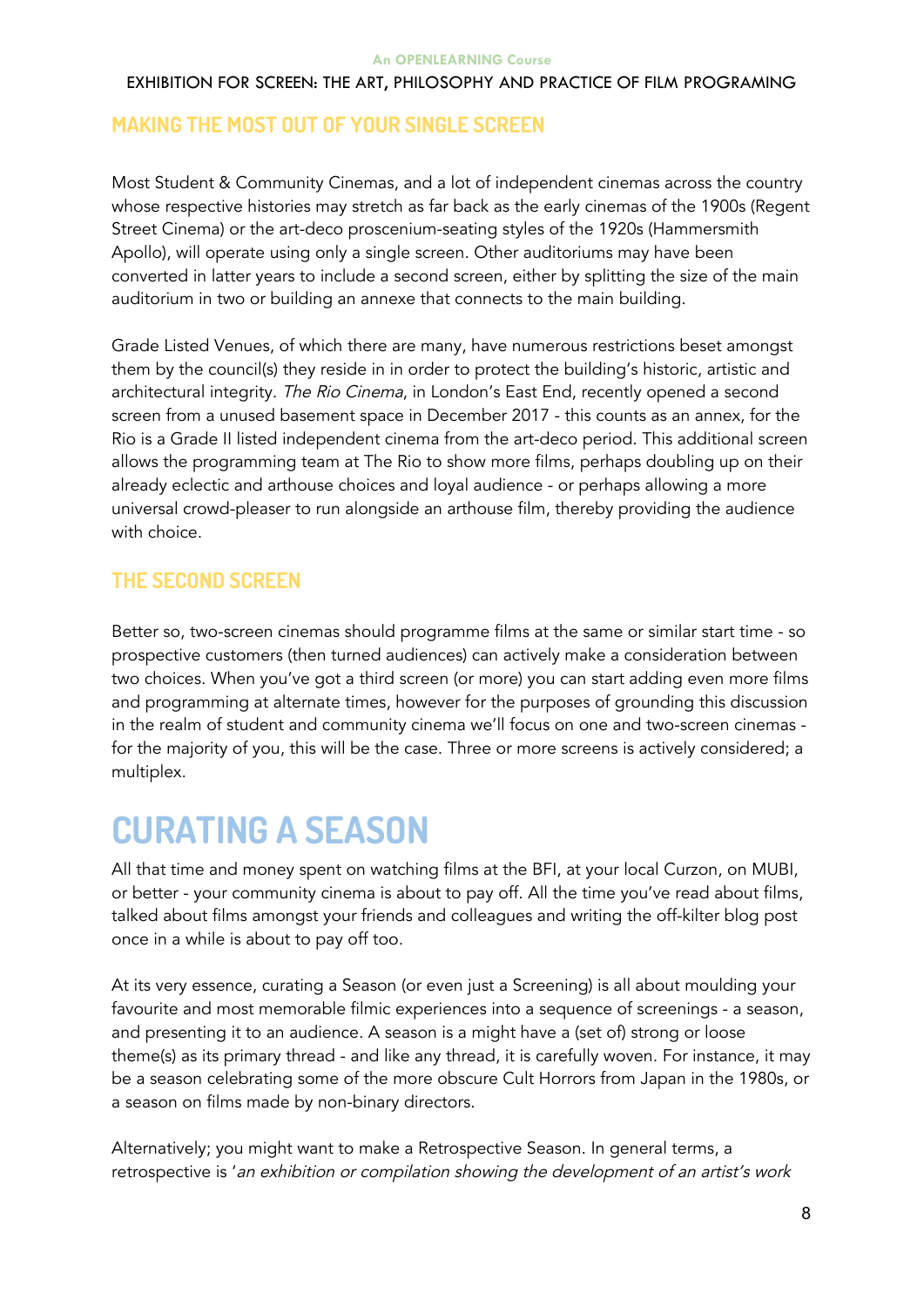## EXHIBITION FOR SCREEN: THE ART, PHILOSOPHY AND PRACTICE OF FILM PROGRAMING

over a period of time'. This will usually entail screening the works of a particular director (i.e David Lynch, Quentin Tarantino, Christopher Nolan). Retrospectives are one of the most popular types of Season - often being programmed at venues such as the Prince Charles Cinema, or the BFI - where they may also celebrate the work of a recently deceased actor/filmmaker/producer (i.e John Hurt Season) or to reaffirm the cultural, aesthetic and/or historical significance of an individual or cinematic era by creating a 'definitive' season.

Definitive Seasons are a hybrid of Retrospective and Repertory and when executed, represent a substantial portion of research behind them - often drawing in academics, archivists, and sometimes senior curators / family members or personal affiliates to give recommendations as to their best work(s). In some cases this can even be celebrating said artists' lesser known work; in order to give it wider appraisal, one that is more in line with their most famous work - thereby giving audiences a broader understanding of the Director/Artist as an artistic figure.

The beginning of 2018 saw BFI create a comprehensive, three-month season marking the centenary of the birth of Ingmar Bergman, one of the greatest and most prolific filmmakers of all time. This three-month season saw a (pro)active retrospective which shifted in tone and outlook as time went on. In other words, the earlier part of the season (January), focussed on Bergman's work in film and television; as a fearless, peerless explorer of the human psyche - highlighting his abiding preoccupations. However in the latter part of the season this shifted towards his work which involved questions of mortality, and coping with the complexities of life itself. This illuminating season is one of many examples of curated seasons which serve to give a highly-researched, definitive appraisal of an artist - as mentioned in the above paragraph. The season also had a prolonged run of Bergman's Persona, as part of a recent BFI co-led restoration effort.

In 2018, BFI and Curzon worked together to create Agnes Varda: Visions of an Artist, a retrospective season charting (and thus repopularising) her work from her feature-length debut Le Pointe Courte to her distinctive portrait of a fiercely independent woman and her desire for freedom, in Vagabond. The season then characterised her experimental efforts during the advent of the portable high-fidelity, but home video camera with The Gleaners & I - culminating in the rich career portrait that is The Beaches of Agnes.

## **THOUGHTS FROM A PROGRAMMER**

Remembering fondly of this season, I can recall the masterclass led by Agnes herself on stage in NFT1 - admittedly I had not heard or known much about Varda other than seeing her work, prior to the occasion. What was particularly interesting was the illuminating array of people in the audience, everyone immensely fixated on this one woman - you couldn't hear a pin drop. I recognised from the level of engagement and resounding applause that Varda is indeed a martyr for the independent filmmaker - regardless of age, race or class. Her work isn't just fearless or bold; it is a reminder that behind the camera is someone who transcended sexual stereotypes and taboo, great swathes of cultural change (however radical). It was particularly fascinating to see just how much effect this season had on re-affirming the importance of such a filmmaker. In fact, she's still making films today and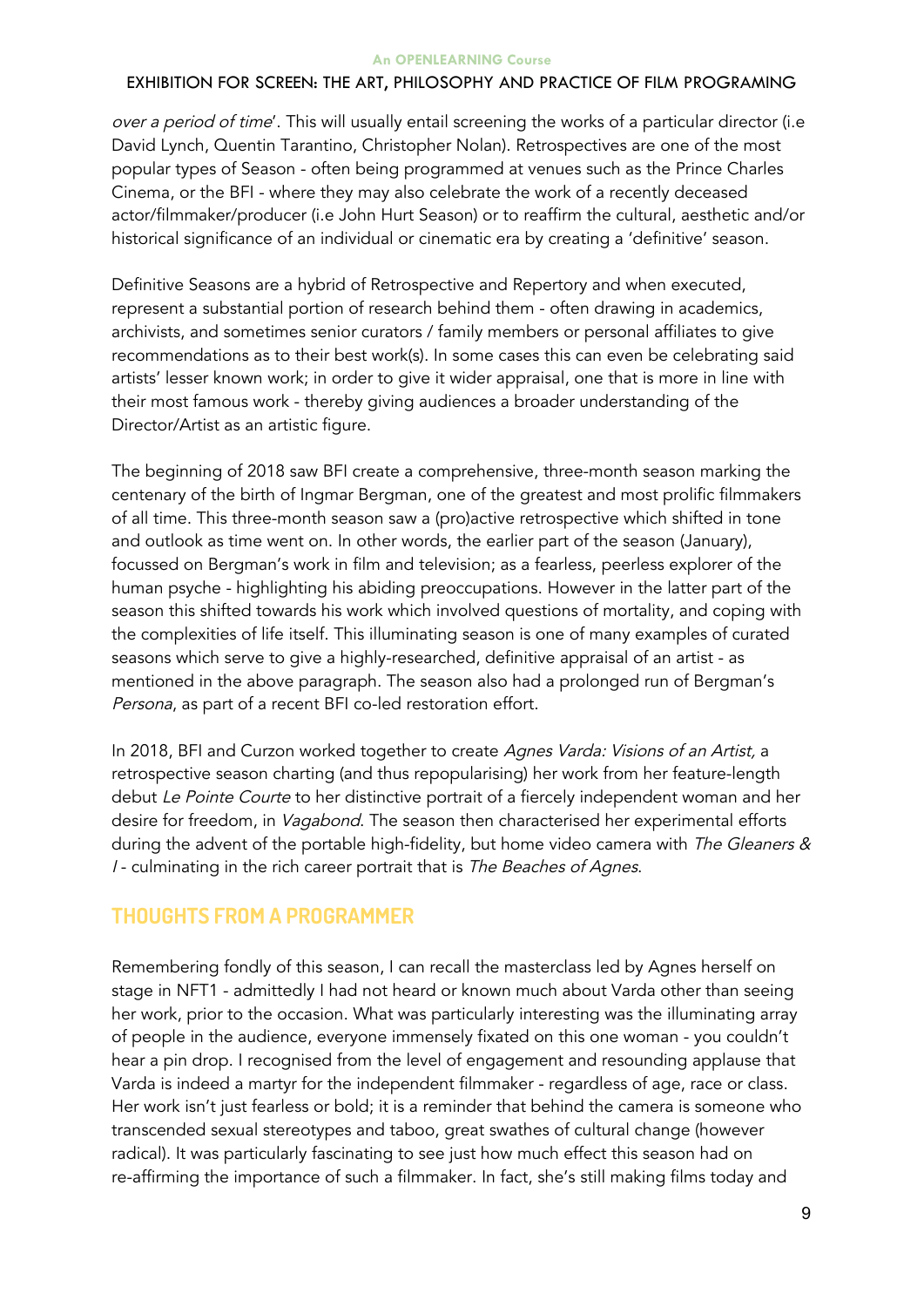### EXHIBITION FOR SCREEN: THE ART, PHILOSOPHY AND PRACTICE OF FILM PROGRAMING

has released her film Faces Places (Distributed by Curzon Artificial Eye) in cinemas in the UK just recently (Sept. 2018), for which it was nominated for the Academy Award for Best Documentary at The 90th Academy Awards. So, in a way - The BFI knowingly planned a full season of which it's effects can still be felt, to culminate in her latest film's UK release and to create a definitive portrait.

Unsurprisingly; Filmmakers/Seasons are revisited because of the increased popularity or season. The film(s) might have a sudden resurgence in popularity due to emerging political activities locally, nationally or internationally that align with the narratives, political agenda, or theme(s) of fiction and/or documentary films. In other words, something might be happening today which triggers the relevance a film might have - in addition to that, the film may provide some insight or entertainment value which will add to our overall understanding or the way we feel about a particular movement. Take I, Daniel Blake for instance, when I, Daniel Blake came to screens here in the UK - it felt like an apt response to nationwide austerity and the impact the Conservative Government have had so far, since coming to power in 2010. I, Daniel Blake follows a narrative similar to that of the often confrontational subject matters inherent in the filmmaking of Ken Loach - in that it's about a character experiencing (unfortunate) class and thereby economics-driven hardship of some form or another. In this specific film, it is about a widowed carpenter who has to rely on state benefits (welfare) after a recent heart attack leaves him unable to work. Despite his doctor's diagnosis, British authorities deny Blake's benefits and tell him to return to his job. Through the film, he begins to develop a strong bond with a destitute, single mother who is struggling to take care of her two children.

The point I'm *actually* trying to make here is this film actually has not been revisited in commercial cinemas, beyond it's theatrical run back in 2016. In fact, this is testimony to the fact that Programmers are scared, and often put off from creating 'political programming' because it's something may or may not sell - in their eyes, it's more the latter. The reasons being for this are clear, people of course are politically divided - this is wherever you lay foot, beyond the UK even. Political Division is inherent across regions, so this film (like many others that similarly try to address hardship) wouldn't even be able to programme a 'run' of the film (or a season of films) regionally because this also may not work. This does deter from the fact that programmers should think outside the box, they should be daring and they should their passion to empower, not just a well-crafted and well-told film, but a national political agenda (and message to the government) altogether. This isn't to say all films, cinemas (and their programmers) should strive at every beating moment to work towards this goal but should rather use opportunities such as this; to make a statement.

I, Daniel Blake was one of the most screened films by Community Cinemas in the period of 2016-17, culminating in its recognition as the winner of Film Society Film of the Year at Cinema For All's 2017 Film Society of the Year [Awards.](https://cinemaforall.org.uk/awards/history-of-the-awards/film-society-of-the-year-awards-2014/) This is another testimony to the open-minded and 'awoken' mindset of community cinemas - at least this is my interpretation of the national consensus of those who drive these gemstones, whether that from a former shopfront or basement conversion, to a local church or village hall, or even your local park.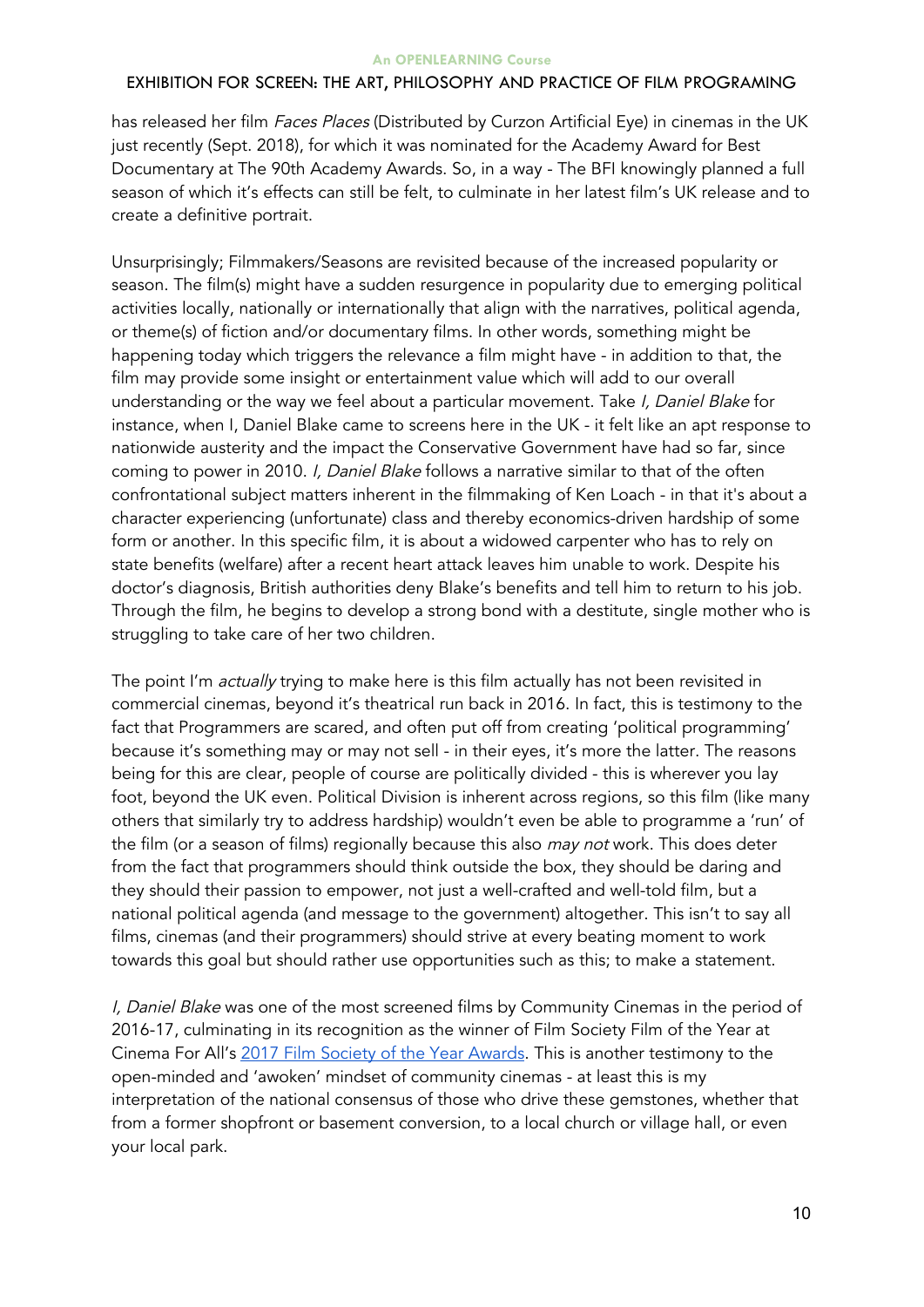## **An OPENLEARNING Course** EXHIBITION FOR SCREEN: THE ART, PHILOSOPHY AND PRACTICE OF FILM PROGRAMING

One must remember, although London is a bountiful case-study in analysing and understanding (recurring) programming, much can be said for other parts of the UK as well. In many ways; because of a generations-spanning cultural scene consisting of film, theatre, the arts, galleries and other contemporary art forms - London is seen as this obscure and intangible microcosm from an outsider's perspective for which everything is complicated and multiplied; viewing patterns, cinemas, showing times, retrospectives, seasons and all kinds of paraphernalia. This isn't to say the rest of the country isn't as fruitful. In my opinion, other parts of the country have a much tougher time in (showcasing and) appealing to audiences because of the sheer amount of incoming releases (particularly of indies and arthouse flicks) versus the available screening spaces like Cinemas. However, this creates a greater sense of importance in Regional Programming as opposed to mega-cities like London - creating a 'less-confusing regional space', one that is more focussed and where films feel 'prepared' for their audiences, rather than the 'come-and-go' attitudes of a West-End Cinema's daily screening times.

# **FROM PROGRAMMING TO SCREEN: A BRIEF OVERVIEW OF DIGITAL CINEMA TECHNOLOGY**

## **MULTIPLEXES: THEATRE MANAGEMENT SYSTEM (TMS)**

Once again, this information is only specific to a Multiplex and in particular; would only be relevant if the site(s) have multiple screens.

Theatre Management System (TMS) is a software program for managing all the essential operations of cinemas. A TMS greatly increases the efficiency of all/a site(s), in all areas of exhibition so you as the Cinema Owner / Programmer can monitor different areas effectively.

The main function of a TMS is to provide centralised monitoring of the screening status of all auditoriums - displaying an digital overview of what is playing in each screen, see image below for example: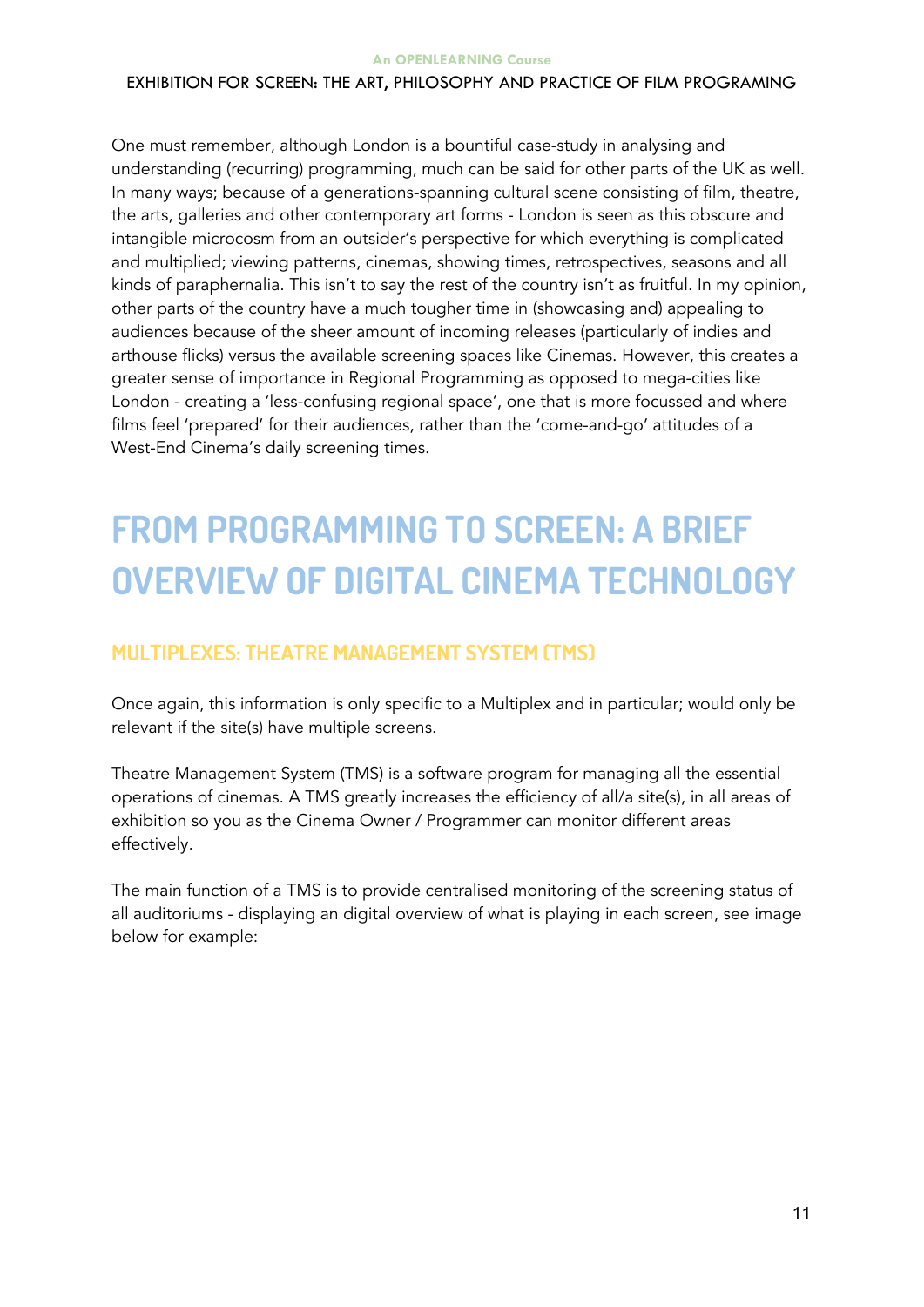## EXHIBITION FOR SCREEN: THE ART, PHILOSOPHY AND PRACTICE OF FILM PROGRAMING

| T GDC-TMS                                                                                              |                |                                                                                                                                                               |                                                           |                     |                |                                                                                                                                            |                                                   | $H = 1$ |
|--------------------------------------------------------------------------------------------------------|----------------|---------------------------------------------------------------------------------------------------------------------------------------------------------------|-----------------------------------------------------------|---------------------|----------------|--------------------------------------------------------------------------------------------------------------------------------------------|---------------------------------------------------|---------|
| admin<br>Role: admin                                                                                   |                |                                                                                                                                                               |                                                           | $G \cdot D \cdot C$ |                |                                                                                                                                            | 03:34:56 PM<br>Tuesday, April 03, 2012            |         |
| <b>BEE</b> CONTENT<br>14 SCHEDULER<br>MONITORING<br><b>CON</b> SYSTEM<br>SCREEN<br>Schedule Monitoring |                |                                                                                                                                                               |                                                           |                     |                |                                                                                                                                            |                                                   |         |
| $= 1$                                                                                                  |                |                                                                                                                                                               |                                                           |                     |                |                                                                                                                                            |                                                   | $P$ $R$ |
| Aud 01                                                                                                 | Playing        | <b>Mirror Mirror Flat 1B</b><br>(MIRROR-MIRROR_FTR_F_EN-EN-CC_US_S1_2K_RM_20120316_TDC_OV)<br>01:04:12<br>90f10<br>Next Show:                                 | $-00:54:54$<br>Updated at: 15:34:54<br>Starts In:         | Aud 02              | <b>Stopped</b> | Mirror Mirror Flat 2<br>00:00:00<br>Next Show:                                                                                             | $-01:55:33$<br>Jodated at: 15:34:55<br>Starts In: |         |
| EO buA                                                                                                 | <b>Playing</b> | <b>Wrath of Titans Flat 1B</b><br>(WRATH-OF-TITANS FTR-CCAP F EN-EN US S1-VI 2K WR 20120313 TDC)<br>00:44:13<br>90f10<br>Next Show:                           | $-01:08:32$<br><b>Updated at: 15:34:55</b><br>Starts Inc. | Aud 04              | Playing        | Lorax Flat (1A)<br>(LORAX-2D FTR-4-2D F EN-XX US-PG 51-HI-VIN 2K UP 20120222 DLA OV.)<br>00:54:53<br>90f10<br>Next Shows                   | $-00:42:27$<br>Updated at: 15:34:55<br>Starts In: |         |
| <b>Aud 05</b>                                                                                          | Playing        | 21 Jump Street Scope 1A (21-JUMP STREET COMP STREET COMP STREET COMP FTR: 2.5 EN: EN: OV , SI-VI_2K_SPE_20120222_DLA_OV)<br>01:29:58<br>$9o$ 10<br>Next Show: | $-00:32:38$<br>Updated at: 15:34:56<br>Starts In:         | Aud 06              | Playing        | <b>Hunger Games Scope 3A</b><br>(HUNGER GAMES FTR-CC S EN-EN OV 51-VI-DBOX 2K LION 20120314 TDC)<br>00:34:04<br>$10$ of $11$<br>Next Shows | $-02:01:32$<br>Indated at: 15:34:52<br>Starts In: |         |
| Aud 07                                                                                                 | Playing        | <b>Wrath of Titans 3D Flat 2</b><br>(WRATH-TITANS FTR-3D-CCAP F EN-EN US 51-VI 2K WR 20120313 TDC (3D)<br>01:24:47<br>$10$ of $11$<br>Next Show:              | $-00:28:13$<br><b>Updated at: 15:34:52</b><br>Starts In:  | 80 buA              | <b>Stopped</b> | Hunger Games Scope 3A<br>Next Shows                                                                                                        | $-02:35:36$<br>Undated at: 15:34:53<br>Starts In: |         |
| Aud 09                                                                                                 | <b>Stopped</b> | Wrath of Titans 3D Flat 1<br>( Black MOS 10sec )<br>00:00:00<br>Next Show:                                                                                    | $-01:52:59$<br><b>Updatediat: 15:34:52</b><br>Starts Inc  | Aud 10              | Playing        | <b>Hunger Games Scope 4</b><br>(HUNGER-GAMES FTR-CC S EN-EN OV SI-VI-DBOX 2K LION 20120314 TDC)<br>01:54:17<br>$10$ of $11$<br>Next Show:  | $-00:41:34$<br>Updated at: 15:34:52<br>Starts In: |         |
|                                                                                                        | <b>Stopped</b> | Lorax 3D Flat $(1A)$<br>00:00:00                                                                                                                              | $-01:37:46$                                               |                     | Playing        | John Carter Scope 1A<br>(JOHN-CARTER-2D-CCAP_FTR-DBOX_S_EN-XX_OV_S1-VI_2K_DI_20120216_DLA_OV)<br>01:58:16                                  | $-00:25:47$                                       |         |

Dependent on the software designer; whether that be [Dolby](https://www.dolby.com/us/en/professional/cinema/products/tms.html) TMS or [ArtsAllianceMedia](https://www.artsalliancemedia.com/products/theatre-management-system) (the two most conventionally used in the UK and Europe), your TMS will look something like this - and can be installed on any Computer system. Usually this system will be integrated into your internet browser and can be opened up using a specific set of login details which you will get upon ordering a license for it.

Using a TMS is relatively simple - or at least it's designed to be. In fact, there are numerous complicated things you're able to do with a TMS - because of the amount of complex things there are to do in a cinema, it's just too much (and financially unviable) to be able to maintain every minor detail - especially programming, starting and stopping films, on schedule.

Modern TMS systems will have convenient functions to synchronise schedules with ticketing (POS) systems. In other words, when you're choosing your seats and buying tickets; this information is synchronised and fed from ticket counter machines into the main TMS. Remember, a TMS is not a single piece of software; it is an online 'cloud-like portal' that can be accessed on multiple devices, at the same-time, providing real-time data. Conversely, whatever has been programmed in the TMS and setup correctly, will automatically display on the computer systems at all the cinema's box office desks.

Most TMS systems will have tabs for:

- Monitoring seeing an overview of all screens current status, displaying errors if any.
- Schedule Monitoring seeing an overview of the schedule (of certain/all screens and sites) either by day/hour/week etc.
- Scheduler to schedule films
- Content where content is ordered and ingested, a multiplex may have a single centralised server where films are 'downloaded' onto via Satellite or Internet or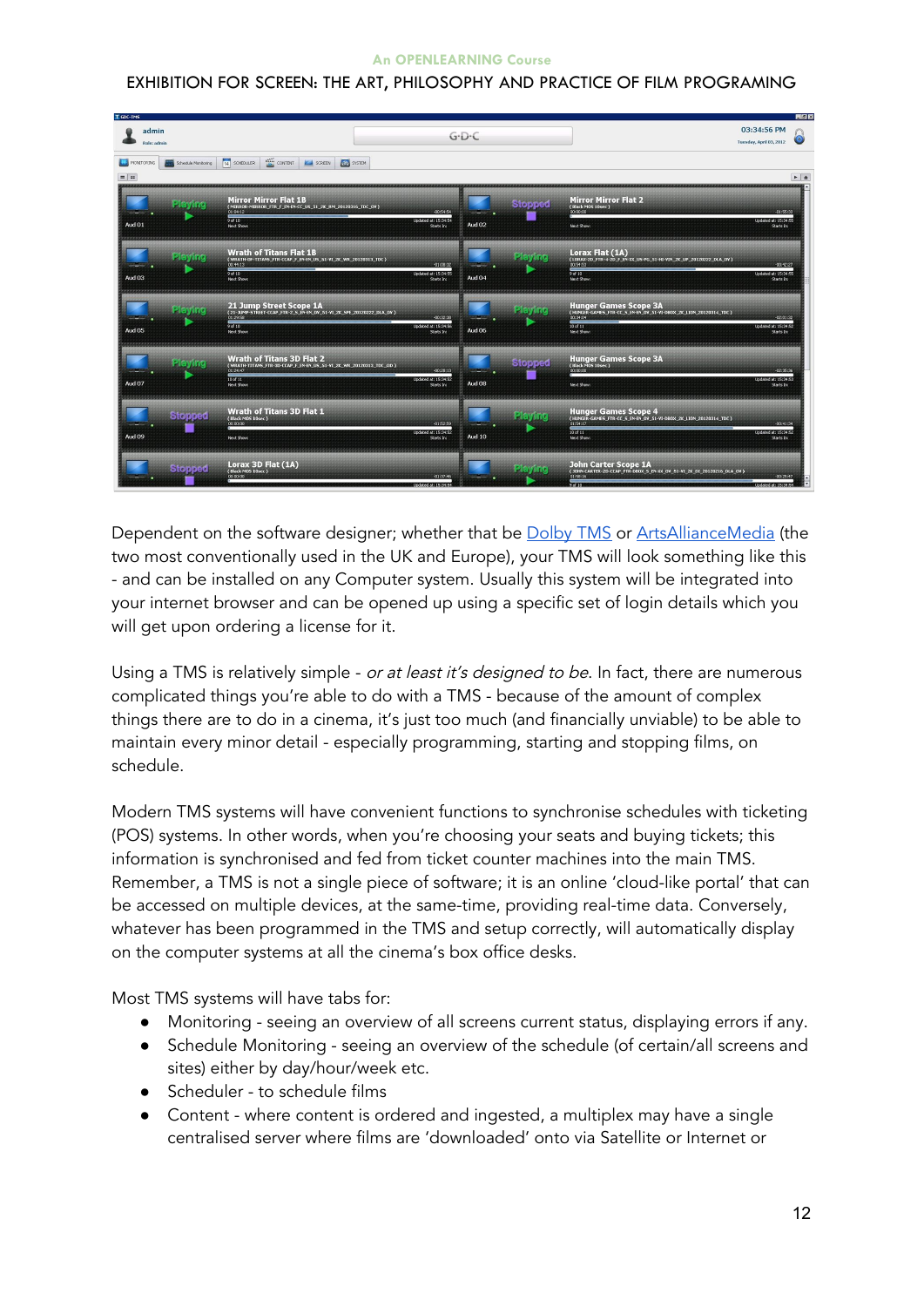## EXHIBITION FOR SCREEN: THE ART, PHILOSOPHY AND PRACTICE OF FILM PROGRAMING

ingested via Hard Drive and further (servers) which integrate with each screen's Digital Cinema Projector.

- Screen Configuring Screen settings remotely from the TMS
- System TMS Settings.

As a Programmer, or even Cinema Owner, you are not expected to know how to setup a TMS - as this highly advanced process will most likely be setup by the company who gave it to you, there are other digital cinema specialists like Barco (who also make industry-standard cinema projectors) and Bluespier who can also be contacted for assistance.

## **DIGITAL CINEMA PACKAGES (DCP)**

The 'Programmer' would order the DCPs (Digital Cinema Package) from the distributor for the relevant title (film) and would order however many KDMs (Key Delivery Message) the cinema chain would need per screen per site.

A Digital Cinema Package is a collection of digital files used to store and convey digital cinema (DC) audio, image and data streams. Understanding DCPs is a completely different mentality than understanding what a MP4 or .MOV file is for instance. A DCP is not a singular file.

A DCP is a "packing crate" for Compositions - you play a composition, you do NOT play a Digital Cinema Package. The Composition consists of numerous tracks, very small files which contain loads and loads of data.

A KDM is a Key Delivery Message - it is a special code required to play an encrypted movie. By default, all theatrically released films are protected by KDMs in order to protect feature films from being copied, leaked or manipulated in any way by someone who isn't the distributor or the programmer. Multiplex Programmers can request KDMs, which will then be straight to the cinema screen's Server (in the projection room) when the film has been programmed.

Films, KDMs and all Assets (files/packages of files) such as Adverts, Short Films and other programmable elements are all sent via Fibre Optic Connection (high-speed, hard-wired Internet) or Satellite straight to the screen. It is expected almost all cinema sites owned by a UK multiplex would have a Satellite or (Secure) Fibre Optic Connection, although there is no way of definitively knowing - as understandably - most information in this area of exhibition is kept strictly confidential.

Alternatively; because of how expensive it is for a single/chain of cinemas to adopt 'full digital delivery' - a Student, Community or Independent Cinema can use Linux-formatted Hard Disk Drives, where the DCP is stored on - whether with a KDM or without. Instances where the DCP would not be encrypted with a KDM would be, if it was a professionally-delivered student film, a specific independent feature film or other type of film - though this is extremely rare, especially for digital cinema projection (and the